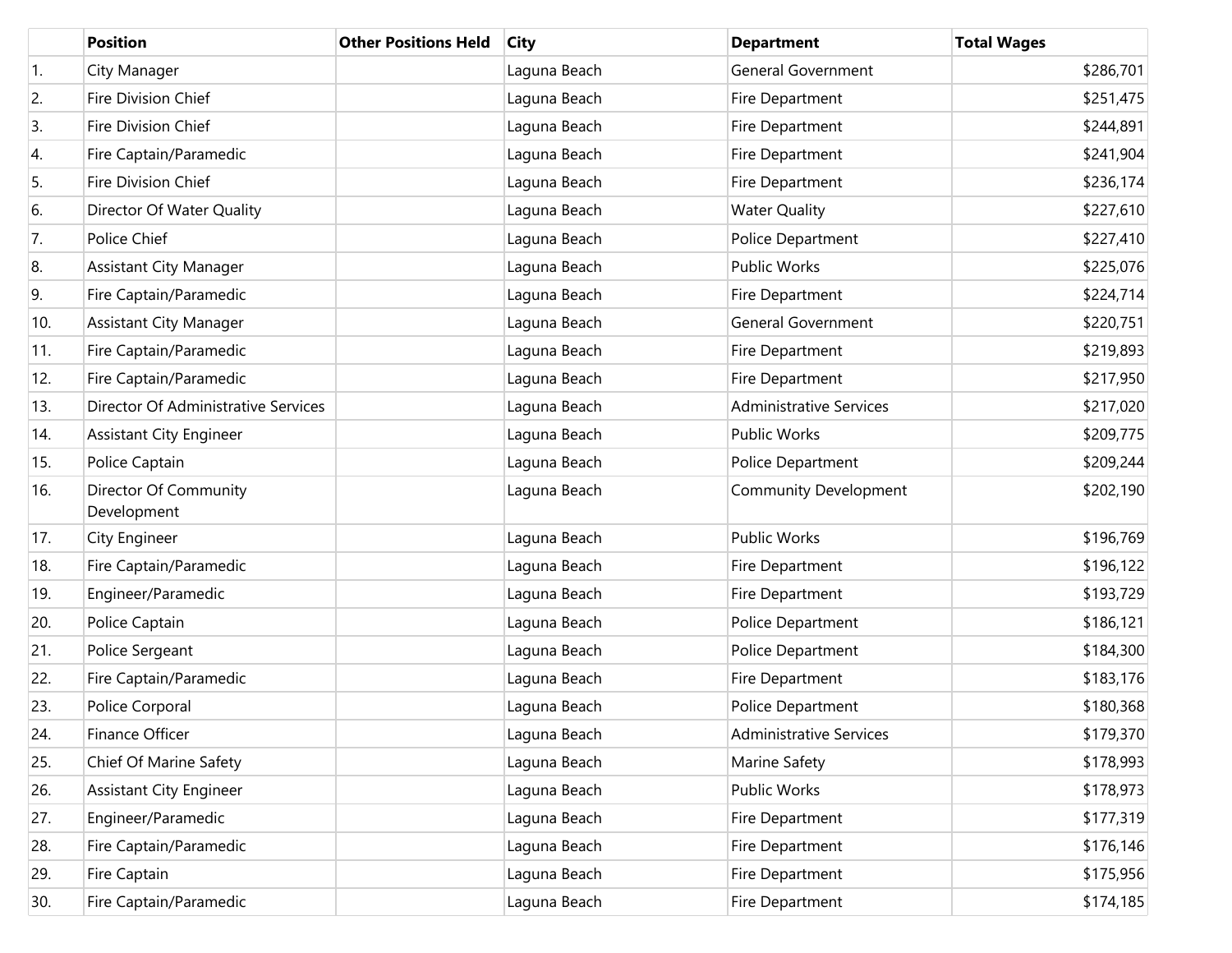| 31. | Police Lieutenant                                             | Laguna Beach | Police Department            | \$173,974 |
|-----|---------------------------------------------------------------|--------------|------------------------------|-----------|
| 32. | Undergrounding Program Manager                                | Laguna Beach | Public Works                 | \$173,563 |
| 33. | Police Sergeant                                               | Laguna Beach | Police Department            | \$170,680 |
| 34. | Engineer/Paramedic                                            | Laguna Beach | Fire Department              | \$170,230 |
| 35. | Fire Engineer                                                 | Laguna Beach | Fire Department              | \$168,551 |
| 36. | Engineer/Paramedic                                            | Laguna Beach | Fire Department              | \$167,909 |
| 37. | Zoning Administrator                                          | Laguna Beach | <b>Community Development</b> | \$167,399 |
| 38. | <b>Assistant Director Of Community</b><br>Development         | Laguna Beach | <b>Community Development</b> | \$166,494 |
| 39. | Engineer/Paramedic                                            | Laguna Beach | Fire Department              | \$166,110 |
| 40. | Engineer/Paramedic                                            | Laguna Beach | Fire Department              | \$165,149 |
| 41. | Police Sergeant                                               | Laguna Beach | Police Department            | \$164,632 |
| 42. | Police Lieutenant                                             | Laguna Beach | Police Department            | \$163,467 |
| 43. | Police Sergeant                                               | Laguna Beach | Police Department            | \$161,107 |
| 44. | Police Sergeant                                               | Laguna Beach | Police Department            | \$161,081 |
| 45. | Police Corporal                                               | Laguna Beach | Police Department            | \$159,906 |
| 46. | Deputy Director Of Public<br>Work/Parking And Transit Manager | Laguna Beach | Public Works                 | \$155,106 |
| 47. | <b>Building Official</b>                                      | Laguna Beach | <b>Community Development</b> | \$155,102 |
| 48. | Firefighter/Paramedic                                         | Laguna Beach | Fire Department              | \$154,119 |
| 49. | Fire Captain/Paramedic                                        | Laguna Beach | Fire Department              | \$153,921 |
| 50. | Engineer/Paramedic                                            | Laguna Beach | Fire Department              | \$153,802 |
| 51. | Engineer/Paramedic                                            | Laguna Beach | Fire Department              | \$153,187 |
| 52. | Police Corporal                                               | Laguna Beach | Police Department            | \$153,113 |
| 53. | Police Sergeant                                               | Laguna Beach | Police Department            | \$153,065 |
| 54. | <b>Emergency Operations Coordinator</b>                       | Laguna Beach | Police Department            | \$151,897 |
| 55. | Police Corporal                                               | Laguna Beach | Police Department            | \$149,663 |
| 56. | Fire Engineer                                                 | Laguna Beach | Fire Department              | \$148,758 |
| 57. | Police Corporal                                               | Laguna Beach | Police Department            | \$148,296 |
| 58. | Police Corporal                                               | Laguna Beach | Police Department            | \$148,009 |
| 59. | Planning Manager                                              | Laguna Beach | Community Development        | \$147,821 |
| 60. | Police Corporal                                               | Laguna Beach | Police Department            | \$146,418 |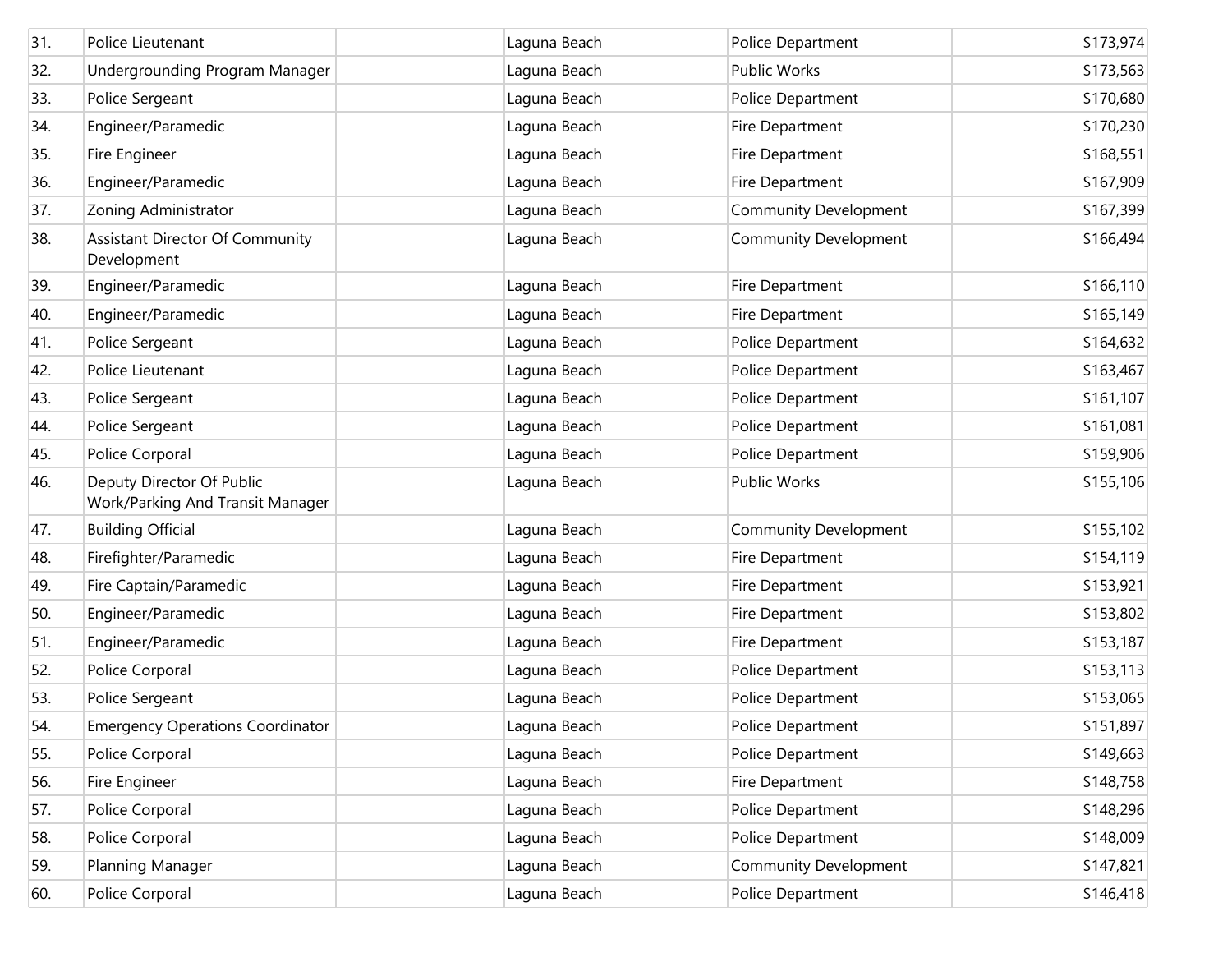| 61. | Police Corporal                    | Laguna Beach | Police Department              | \$145,183 |
|-----|------------------------------------|--------------|--------------------------------|-----------|
| 62. | Firefighter                        | Laguna Beach | Fire Department                | \$144,271 |
| 63. | Associate Civil Engineer           | Laguna Beach | Public Works                   | \$143,622 |
| 64. | Firefighter/Paramedic              | Laguna Beach | Fire Department                | \$142,650 |
| 65. | <b>Support Services Supervisor</b> | Laguna Beach | Police Department              | \$142,557 |
| 66. | Police Officer                     | Laguna Beach | Police Department              | \$141,781 |
| 67. | Marine Safety Captain              | Laguna Beach | Marine Safety                  | \$141,726 |
| 68. | Civilian Services Administrator    | Laguna Beach | Police Department              | \$141,082 |
| 69. | Network Administrator              | Laguna Beach | <b>Administrative Services</b> | \$139,954 |
| 70. | Deputy Director Of Public Work     | Laguna Beach | Public Works                   | \$139,484 |
| 71. | Human Resources/Risk Manager       | Laguna Beach | <b>Administrative Services</b> | \$138,428 |
| 72. | Senior Building Inspector          | Laguna Beach | <b>Community Development</b>   | \$135,600 |
| 73. | Firefighter/Paramedic              | Laguna Beach | Fire Department                | \$135,140 |
| 74. | Senior Dispatcher                  | Laguna Beach | Police Department              | \$134,710 |
| 75. | Police Corporal                    | Laguna Beach | Police Department              | \$132,815 |
| 76. | Firefighter/Paramedic              | Laguna Beach | Fire Department                | \$130,607 |
| 77. | Police Corporal                    | Laguna Beach | Police Department              | \$129,878 |
| 78. | Police Officer                     | Laguna Beach | Police Department              | \$129,821 |
| 79. | Police Corporal                    | Laguna Beach | Police Department              | \$129,766 |
| 80. | Project Director                   | Laguna Beach | Public Works                   | \$128,646 |
| 81. | Police Officer                     | Laguna Beach | Police Department              | \$127,365 |
| 82. | Police Corporal                    | Laguna Beach | Police Department              | \$125,997 |
| 83. | Police Officer                     | Laguna Beach | Police Department              | \$125,964 |
| 84. | Police Corporal                    | Laguna Beach | Police Department              | \$125,183 |
| 85. | Police Officer                     | Laguna Beach | Police Department              | \$124,366 |
| 86. | Senior Planner                     | Laguna Beach | <b>Community Development</b>   | \$124,052 |
| 87. | Senior Operations Supervisor       | Laguna Beach | <b>Water Quality</b>           | \$123,897 |
| 88. | Maintenance Supervisor             | Laguna Beach | Public Works                   | \$123,290 |
| 89. | Fire Engineer                      | Laguna Beach | Fire Department                | \$123,262 |
| 90. | Firefighter/Paramedic              | Laguna Beach | Fire Department                | \$121,904 |
| 91. | Information System Specialist      | Laguna Beach | <b>Administrative Services</b> | \$120,113 |
| 92. | Dispatcher                         | Laguna Beach | Police Department              | \$118,775 |